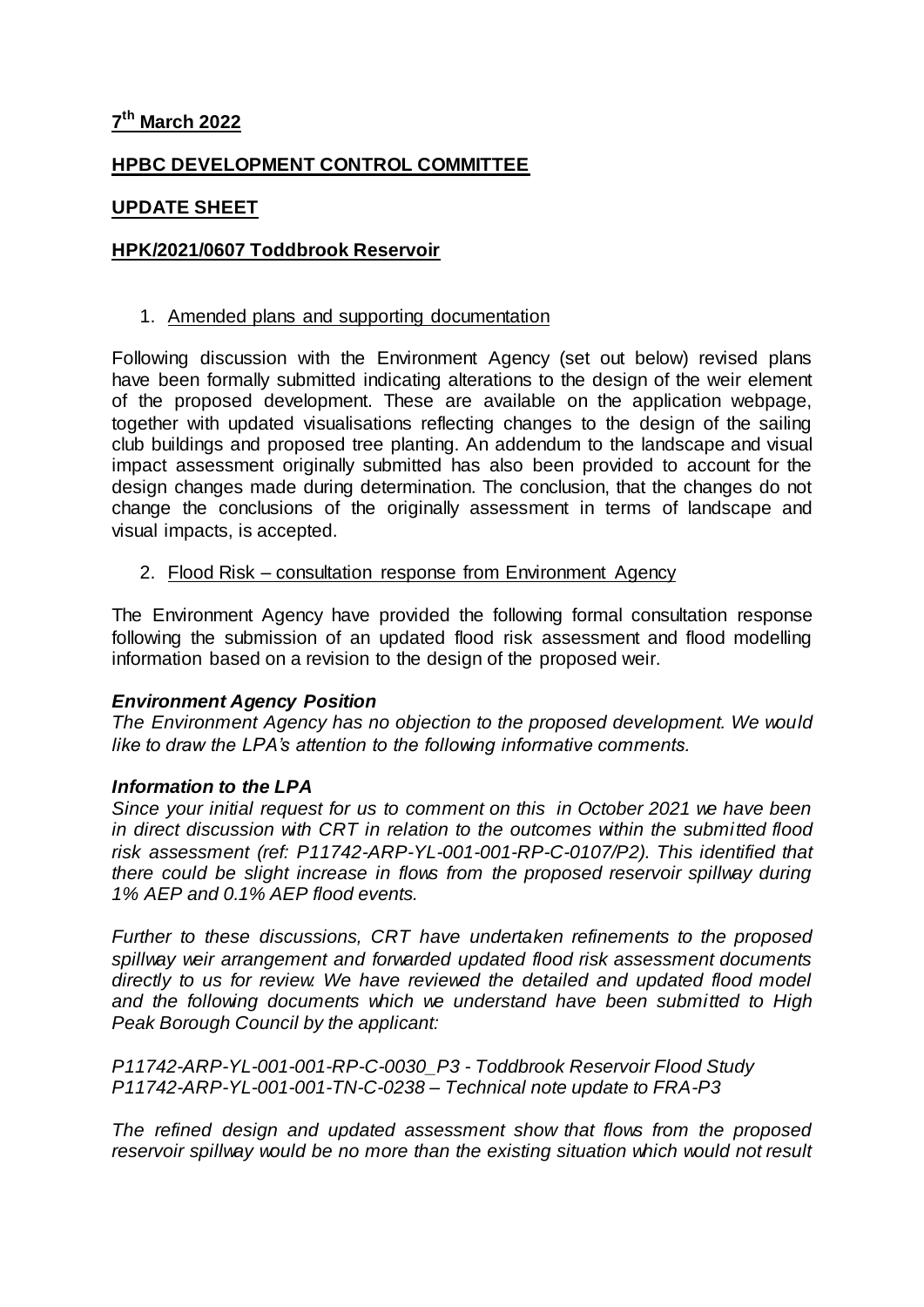*in any increase in risks downstream as required by National Planning Policy Framework (NPPF).*

We are satisfied that the above supporting documents demonstrate that the *proposed development would not be at an unacceptable risk of fluvial flooding or exacerbate flood risk elsewhere. The proposed development must proceed in strict accordance with the above supporting documents and any mitigation measures identified as it will form part of any subsequent planning approval. Any proposed changes to the approved FRA and / or the mitigation measures identified will require the submission of a revised FRA as part of an amended planning application.*

### *Advice to applicant*

*This development may require a permit under the Environmental Permitting (England and Wales) Regulations 2016 from the Environment Agency for any proposed works or structures, in, under, over or within eight metres of the bank of the River Goyt which, is designated a 'main river'. Some activities are also now excluded or exempt. A permit is separate to and in addition to any planning permission granted. Further details and guidance are available on the GOV.UK website: https://www.gov.uk/guidance/flood-risk-activities-environmental-permits.*

As noted in the committee report, local and national planning policy require that development proposals should avoid increasing the risk of flooding elsewhere.

Particularly given the nature of the proposal, significant weight should be given to ensuring the objectives of local policy EQ 11 and NPPF paragraph 166 are met.

On the basis of the from the Agency, (and the comments previously received from the Lead Local Flood Authority at DCC) it is considered that the amended scheme would support these objectives and would therefore be acceptable in terms of flood risk, and would achieve the intended public benefits in this regard, subject to a condition requiring that the development be undertaken in strict accordance with the supporting documents referred to by the Environment Agency, and the drainage conditions as previously requested by the LLFA and United Utilities.

Updated comments have not yet been received from the LLFA in light of the amendments to the scheme and the Flood Risk Assessment addendum, but in light of the detailed assessment from the EA it is considered unlikely that the amendments would change the advice from the LLFA, but for completeness it is recommended that the final decision is delegated back to Head of Development Services (in consultation with the Committee Chair) following confirmation of this from the LLFA.

Separately, the Environment Agency have raised no objection in relation to other matters within their remit as a statutory consultee (specifically, ecology and biodiversity) and as such the assessment and conclusions on those matters within the main report are unchanged.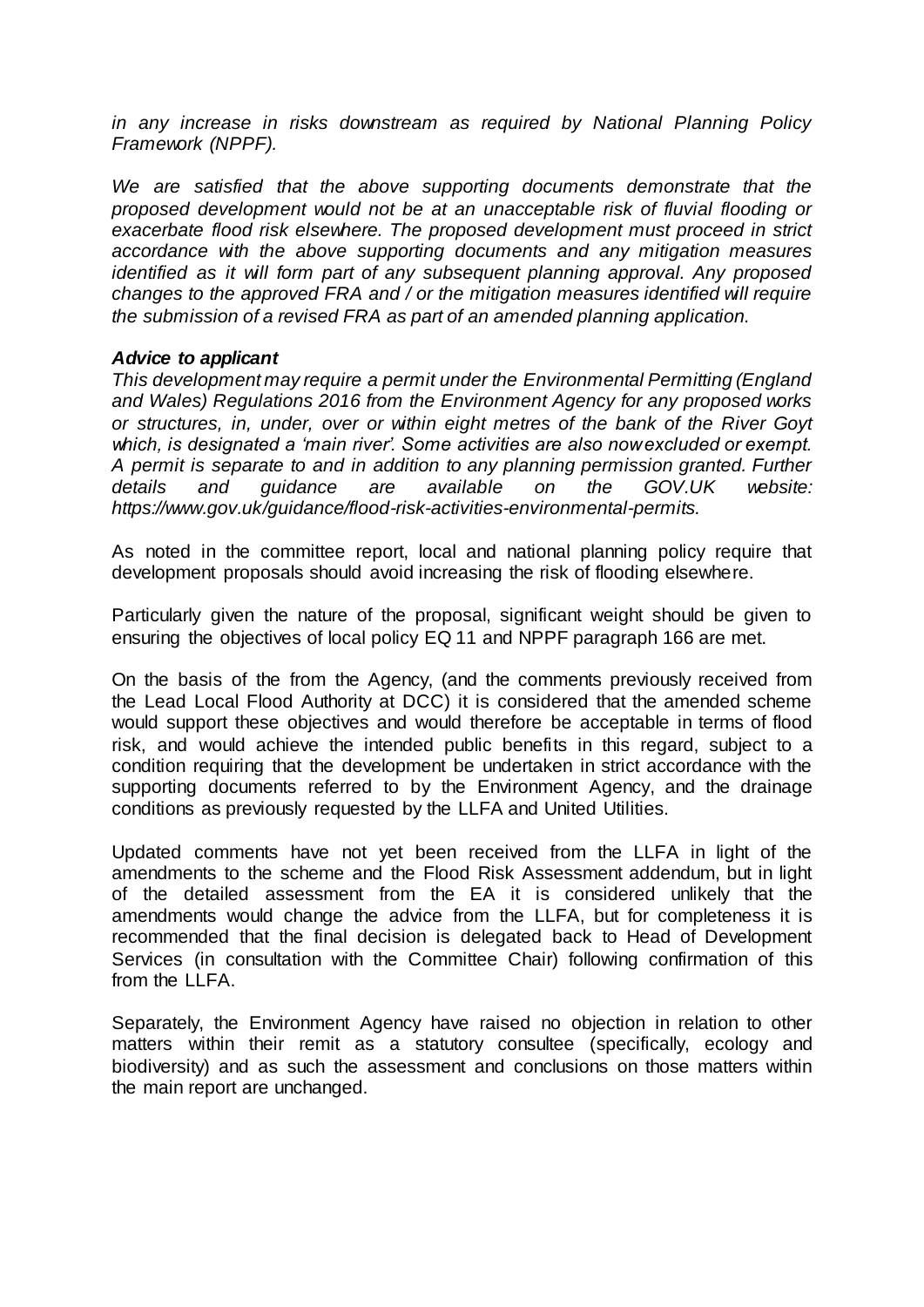# 3. Response to Whaley Bridge Town Council comments

A detailed response to the initial queries and comments from Whaley Bridge Town Council was omitted from the main report. The queries raised were as follows.

- *Regarding the traffic management plan the Council would like to know if the CRT have a designed and agreed plan with DCC how the access from wharf Road to the Park via footpath 105 addresses safety and how this path is going to be made safe.*

Following public comments, public access will be maintained from the Reservoir Road entrance and access via Wharf Road will no longer be required during construction.

- *There is a blind woman who lives on Reservoir Road the Council would like to know how this person can be helped through the construction site perhaps a taxi could be provided for her or at least some measures put in place to ensure that her specific needs are met.*

It is understood that the applicants are in close contact with this particular resident with regards how they can assist during construction. It is understood that the maintenance of access via the Reservoir Road entrance was one of the main concerns of this resident.

- *The Council requests that it is made into a planning condition that the heavy good traffic to and from the site miss the peak periods.*

The amended construction traffic management plan (accepted by DCC Highways) indicates that strict controls on the timing of construction movements would not be practical, but notes that the contractor *"will make every effort to limit or avoid delivery vehicle movements during the peak congestion periods throughout the day."*

- *The Council would like to reconfirm the plans regarding the pipe work into Brookfield Pond and request that if there are any more detailed plans about this specific part of the application that the Town Council receives them.*

The application indicates that the replacement spillway will connect into the pipework providing water to Brookfield Pond. The applicants have confirmed that no changes have been made to the submitted drawings in this regard but that more detailed construction drawings will be provided, which will be secured by condition.

The Council would also like to know where all the spoil from the front of the *dam will be taken to and request that this spoil is used to regrade the slope from the top of the Dam rather than being taken away.*

The applicants have advised that:

*Although a significant quantity of spoil will be removed, as much as possible will be re-used on site for various items that the works require – filling the existing bywash channel, reprofiling (including a berm on the dam), landscaping etc. The location for*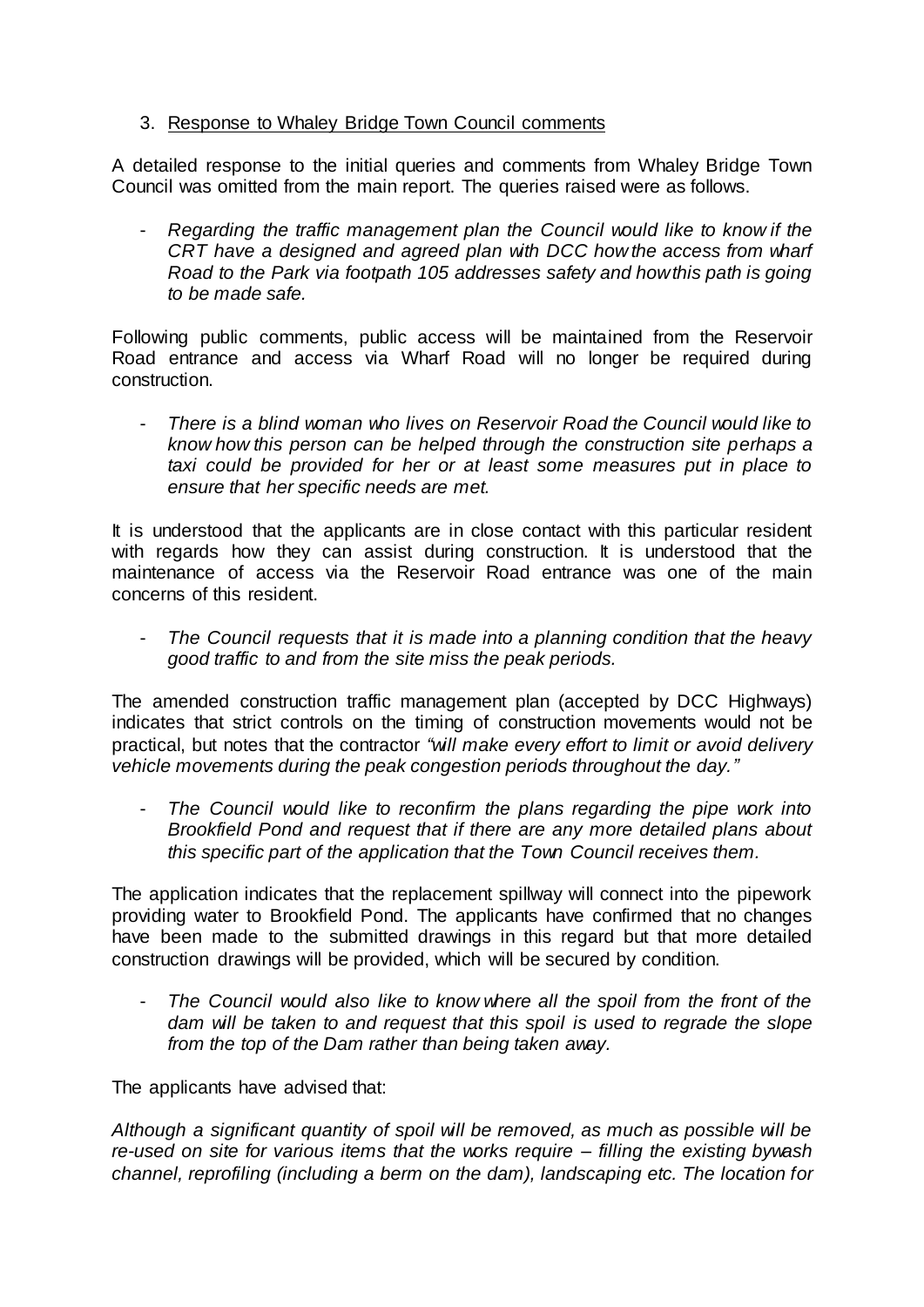*any going off-site depends on its classification and is still to be confirmed (based on our soil testing we do not anticipate contamination being an issue).*

- *The Council would like to know if there is anyway the concrete could be mixed onsite to avoid the need of concrete wagons coming down Whaley Lane.*

The applicants have advised that this is not preferable for practical reasons.

The Council wish to comment on the softening of the two turrets that has *previously been mentioned and the installation of viewing platforms, is there any confirmed plans for this?*

It is recommended that details of the final designs of the turrets should be secured by condition.

- *Finally, the Council requests that a Water Management Plan from the Environment Agency is provided to assess what affects the new spillway will have further down the Goyt River, considering its history of flooding.*

The application is subject of a Flood Risk Assessment and detailed flood modelling which has been reviewed by the Environment Agency in preparing their consultation response set out above.

4. Further comments from Whaley Bridge Town Council and members of the public

Further to the above comments, a further representation was received from WBTC following completion of the report. This reiterates the concerns raised by members of the public in relation to the safety of the dam and the approach to investigating its condition, as set out in paragraphs 8.12 – 8.15 of the committee report. The Canal and River Trust have provided a response to the representation from WBTC, both of which are provided alongside this update note. The CRT response sets out in detail the statutory framework (separate to planning control) to ensuring that the proposed works are acceptable in terms of reservoir safety, the practical measures to be taken during construction, and explains the necessary sequencing of different elements of the works required at the reservoir.

A further representation was received from Mr Graham Aldred on the afternoon of Friday  $4<sup>th</sup>$  March. The representation is provided alongside this update. The detailed response from the CRT in response to previous public comments is available on the web page for the application.

No changes arise to the conclusions on these matters in the main report.

## 5. Effects on residents – Equality Act 2010 - Public Sector Equality Duty

Further to the assessment and conclusions with regards impacts on nearby residents during construction, members should note that the Council has an obligation to have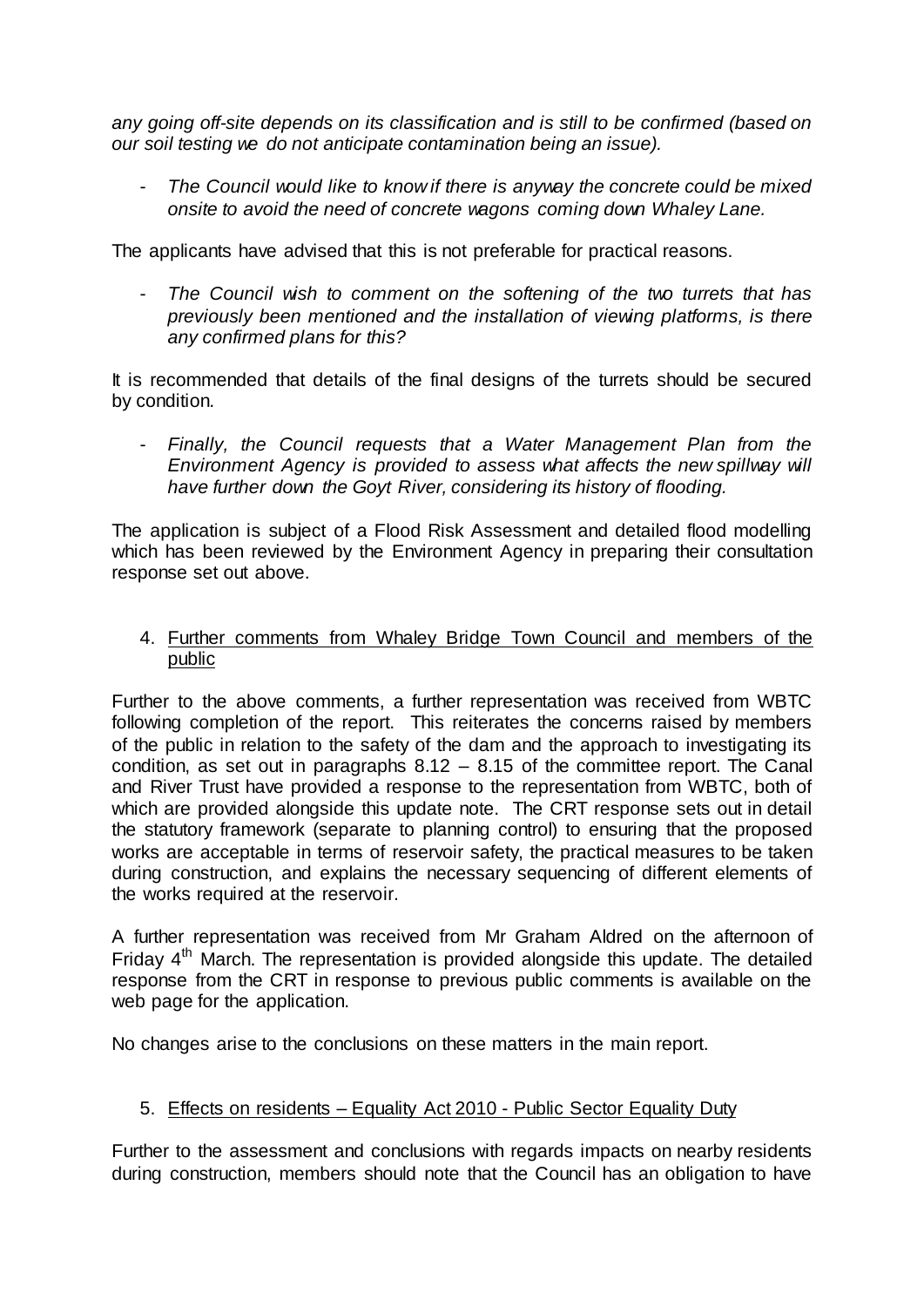due regard to section 149 of the Equality Act 2010 in exercising its functions, and that this extends to planning decisions. The Act requires public authorities to advance equality of opportunity between persons who share a relevant protected characteristic and persons who do not, and to remove or minimise disadvantages suffered by persons who share a relevant protected characteristic that are connected to that characteristic.

Relevant protected characteristics are age, disability, gender reassignment, pregnancy and maternity, race, religion or belief, sex, and sexual orientation.

Public authorities must also have due regard to the need to the steps involved in meeting the needs of persons who have a protected characteristic that are different from the needs of others, for example to take account of a person's disabilities.

In the case of the current application, it appears likely that the construction phase of the proposed development will cause some disadvantage to people with disabilities: noise, vibration and disruption caused by construction, that due to a protected characteristic will impact on them more than others, and the temporary disruption to existing walking routes through the park and along Reservoir Road. This would include, but is not necessarily limited to, one particular local resident with impaired vision, who has explained that the closure of Reservoir Road entrance into the park as originally proposed would cause her difficulty in her usual day to day living and would impact on her independence. Notwithstanding that managed public access at this entrance will now be arranged, it would still appear that movements through and around the park would be more difficult than at present. Similarly, controls on construction management through planning conditions will mitigate noise, vibration and disruption caused by the construction phase but cannot be entirely removed.

Approval of the development would therefore result in some disadvantage to people with protected characteristics, though officers have worked with the applicant to ensure that the proposed development and construction phase mitigates impact insofar as possible, including imposition of conditions where appropriate. It is further noted that the effect would be for a temporary period during construction, limiting the impact.

Weighed against the potential impacts, the scheme is necessary to achieve significant public benefits as set out in the main report, including flood risk protection of the public at large and particularly those living close to the dam. More detailed consideration of the effects of the proposal on individuals with protected characteristics are set out in the report for members' consideration.

6. Neighbour comments

A residential neighbour to the application site, Mrs Anna Cox, has requested to speak at the committee meeting. She has submitted a plan indicating the location of her home in relation to the intended route of construction traffic, which is provided alongside this update.

7. Update from Sport England regarding sailing club and sports pitches delivery/reinstatement conditions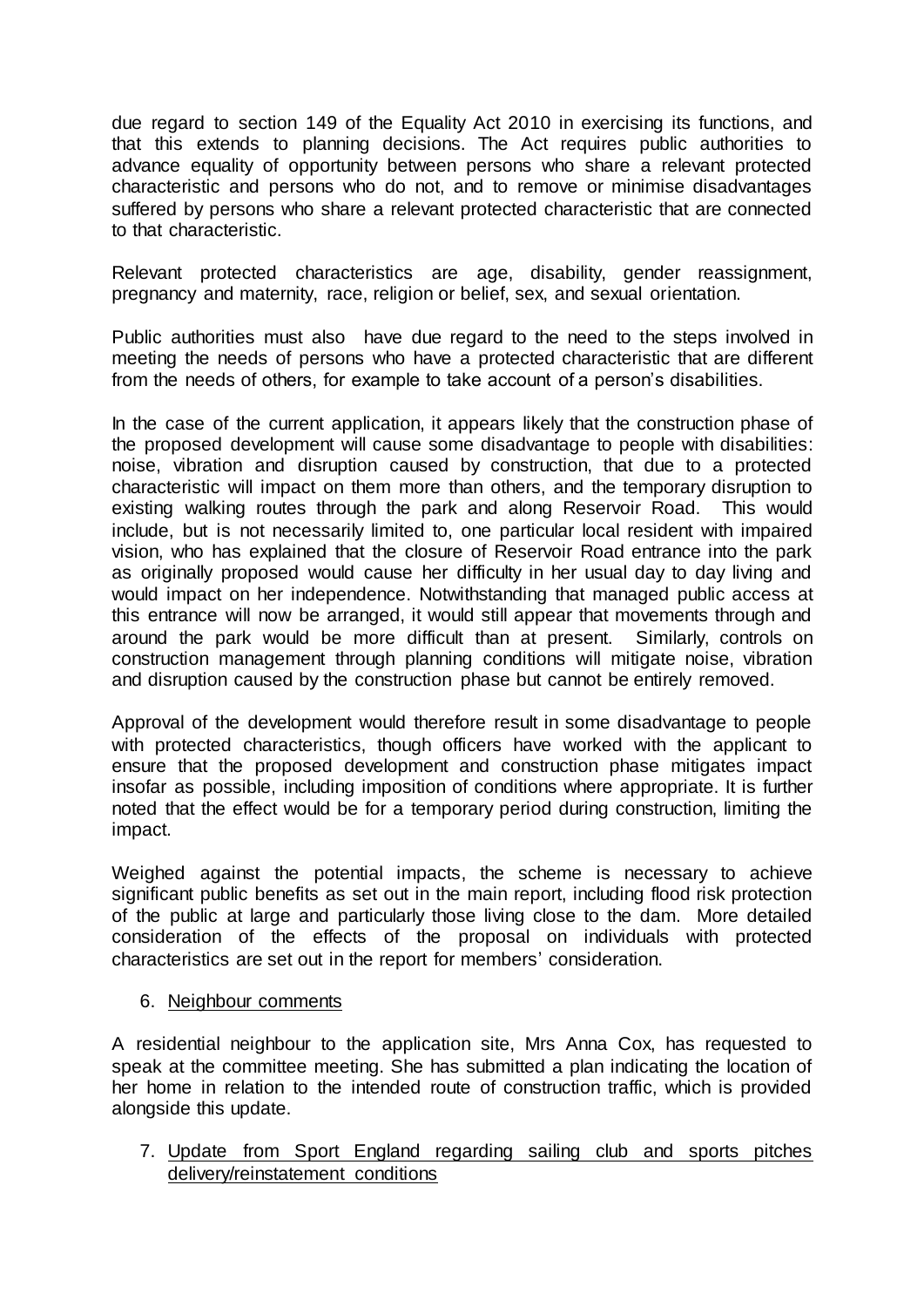No further comments have been received from Sport England in relation to the proposed draft conditions for the timescales for provision of the replacement sailing club and sports pitches reinstatement. The draft conditions are considered to appropriately address the issues raised by SE as the statutory consultee.

# 8. Updated response from Environmental Health officer re landfill gas condition

With regards the gas risk condition requested by the Environmental Health Officer, they have clarified that the condition should have been worded to relate to ground gas, rather than landfill gas as originally drafted.

## 9. Member comments

Comments from Cllr Swift were included in the report. It should be noted that Cllr Swift is a member of Whaley Bridge Town Council, not of High Peak Borough Council, as may be implied by the inclusion of his comments in this section of the report.

### 10.Public access to replacement sailing club car park

The applicants have advised that specific arrangements regarding public access to the car park at the replacement sailing club have not been decided. As public access to the existing sailing club car park is understood to have been on an informal basis it is not considered necessary that continued public access to the replacement car park should be secured as part of the current application.

## 11.Update regarding AIA recommendation of tree works in neighbours garden

The owner of an property adjacent to the site queried that the Arboricultural Impact Assessment noted that works will be necessary to a tree in their garden. The AIA does not appear to indicate that any trees which would be removed or pruned are in the ownership of any of the adjacent dwellings.

#### 12.Applicants' response to public comments

The applicants have asked that it be reiterated that they have provided a written summary responding to issues raised by public comments. This is available on the webpage for the application dated 02/02/2022.

#### 13.Changes to recommended conditions

The following changes are recommended to the draft conditions listed in the main report:

#### *General and standard conditions*

'*Approval of temporary arrangement of play equipment during construction*'